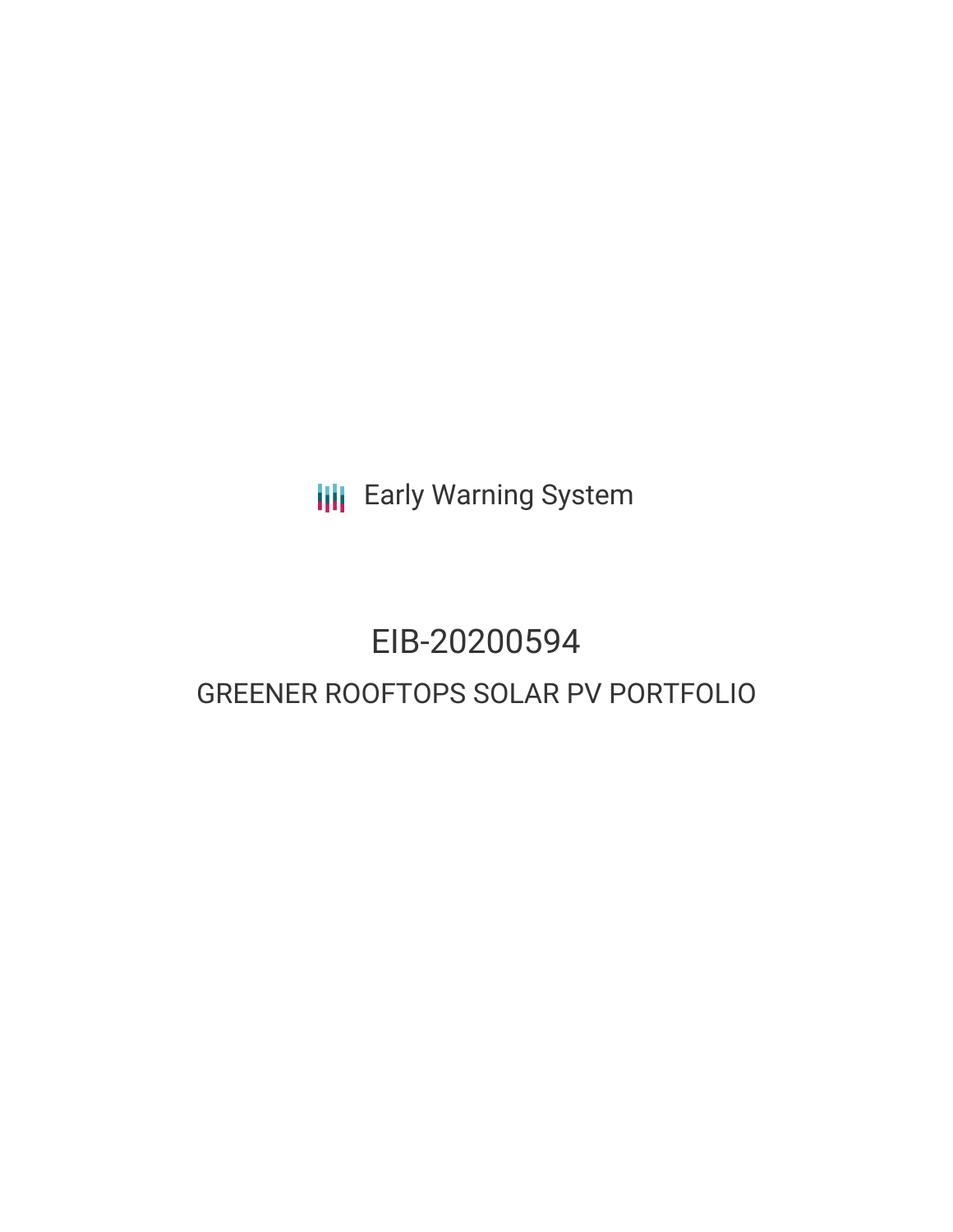

#### **Quick Facts**

| <b>Countries</b>              | Spain                          |
|-------------------------------|--------------------------------|
| <b>Financial Institutions</b> | European Investment Bank (EIB) |
| <b>Status</b>                 | Approved                       |
| <b>Bank Risk Rating</b>       | U                              |
| <b>Borrower</b>               | Not disclosed.                 |
| <b>Sectors</b>                | Energy                         |
| <b>Investment Type(s)</b>     | Loan                           |
| <b>Loan Amount (USD)</b>      | \$150.18 million               |
| <b>Project Cost (USD)</b>     | \$300.36 million               |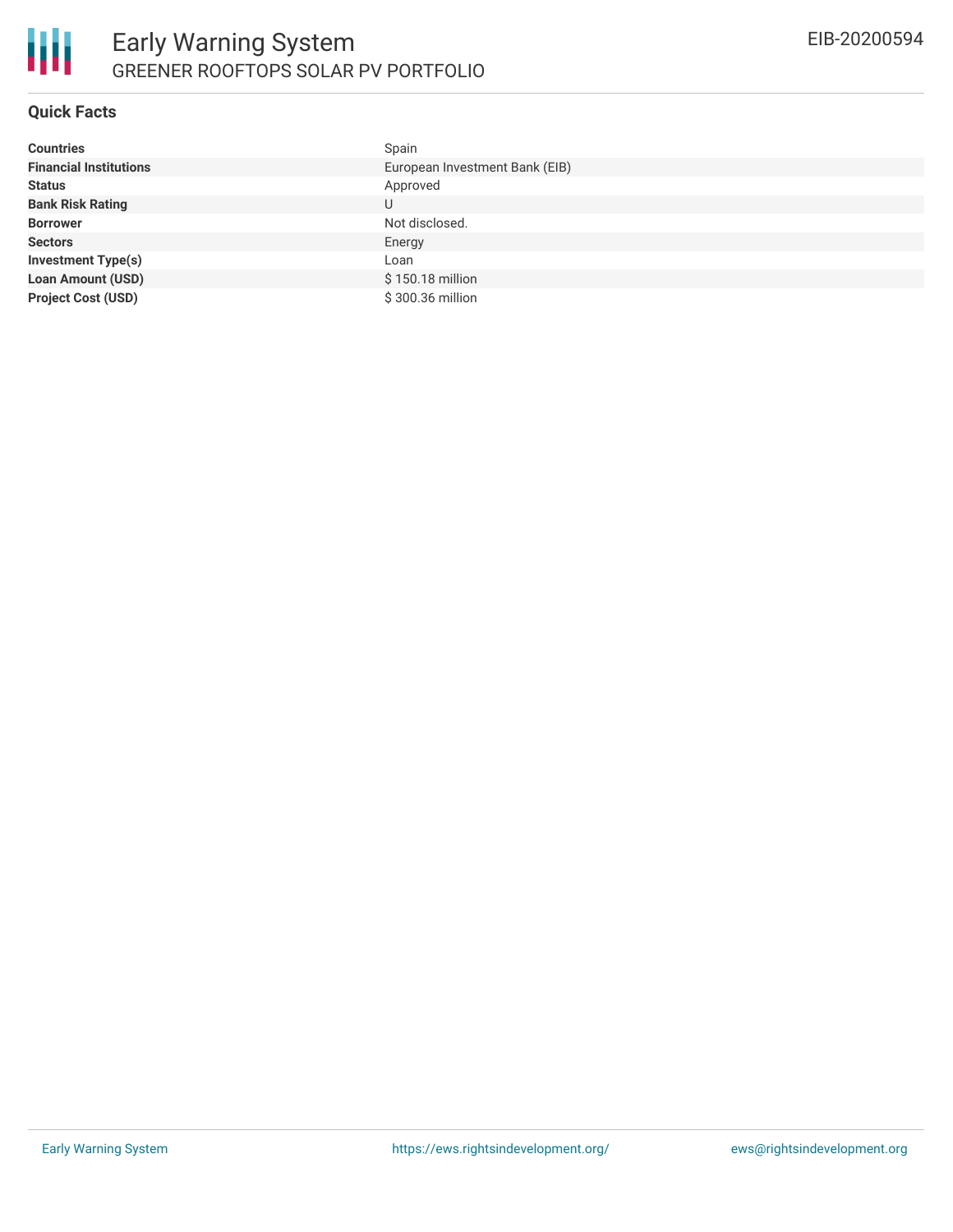

# **Project Description**

GREENER ROOFTOPS SOLAR PV PORTFOLIO is the long-term financing of a special purpose vehicle (SPV) offering loans to households to install self-consumption photovoltaic panels on rooftops. The operation comprises the rollout, construction, and operation of a portfolio of around 200 MWp of small-size (less than 10 kWp) rooftop solar photovoltaic (PV) plants, spread across Spain. These PV installations will be owned by around 40 000 - 50 000 individual consumers and operate in selfconsumption regimes.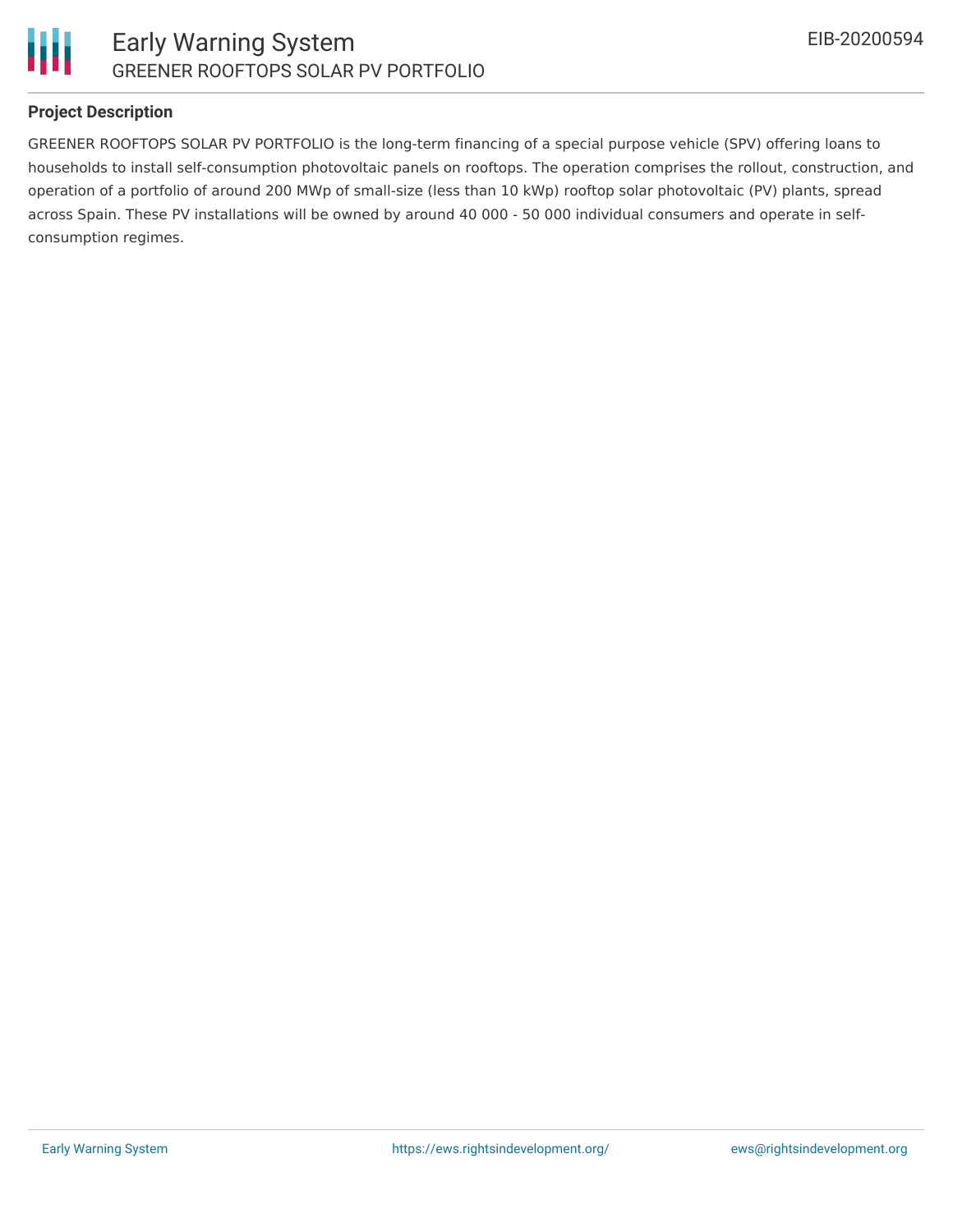

### **Investment Description**

European Investment Bank (EIB)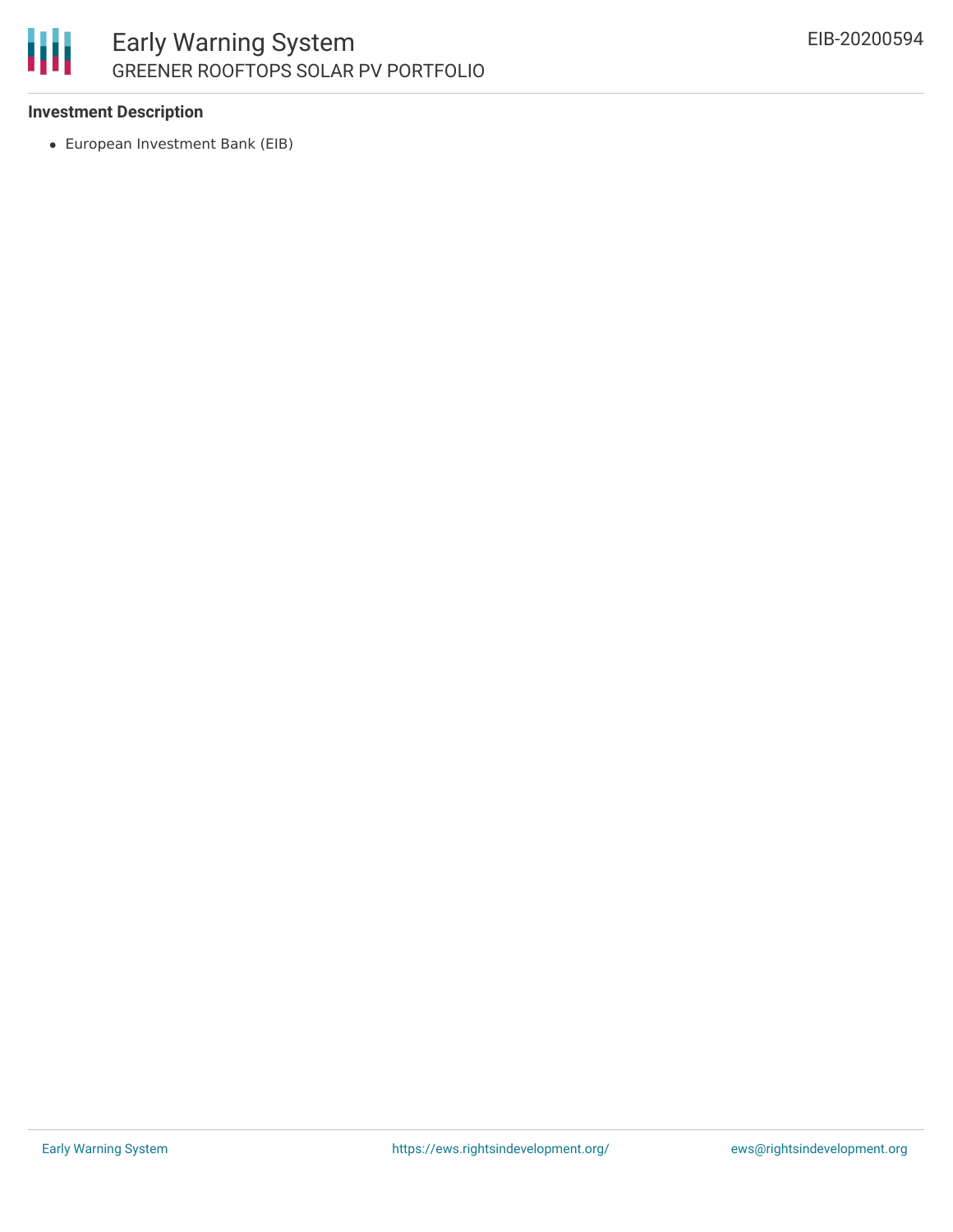# **Contact Information**

Project contacts not available at the time of disclosure.

#### ACCESS TO INFORMATION

You can submit an information request for project information at: https://www.eib.org/en/infocentre/registers/requestform/request-form-default.htm

#### ACCOUNTABILITY MECHANISM OF EIB

The EIB Complaints Mechanism is designed to facilitate and handle complaints against the EIB by individuals, organizations or corporations affected by EIB activities. When exercising the right to lodge a complaint against the EIB, any member of the public has access to a two-tier procedure, one internal - the Complaints Mechanism Office - and one external - the European Ombudsman. A complaint can be lodged via a written communication addressed to the Secretary General of the EIB, via email to the dedicated email address: complaints@eib.org, by completing the online complaint form available at the following address: http://www.eib.org/complaints/form via fax or delivered directly to the EIB Complaints Mechanism Division, any EIB local representation office or any EIB staff. For further details, check:

http://www.eib.org/attachments/strategies/complaints\_mechanism\_policy\_en.pdf

When dissatisfied with a complaint to the EIB Complaints Mechanism, citizens can then turn towards the European Ombudsman. A memorandum of Understanding has been signed between the EIB and the European Ombudsman establishes that citizens (even outside of the EU if the Ombudsman finds their complaint justified) can turn towards the Ombudsman on issues related to 'maladministration' by the EIB. Note that before going to the Ombudsman, an attempt must be made to resolve the case by contacting the EIB. In addition, the complaint must be made within two years of the date when the facts on which your complaint is based became known to you. You can write to the Ombudsman in any of the languages of the European Union. Additional details, including filing requirements and complaint forms, are available at: http://www.ombudsman.europa.eu/atyourservice/interactiveguide.faces